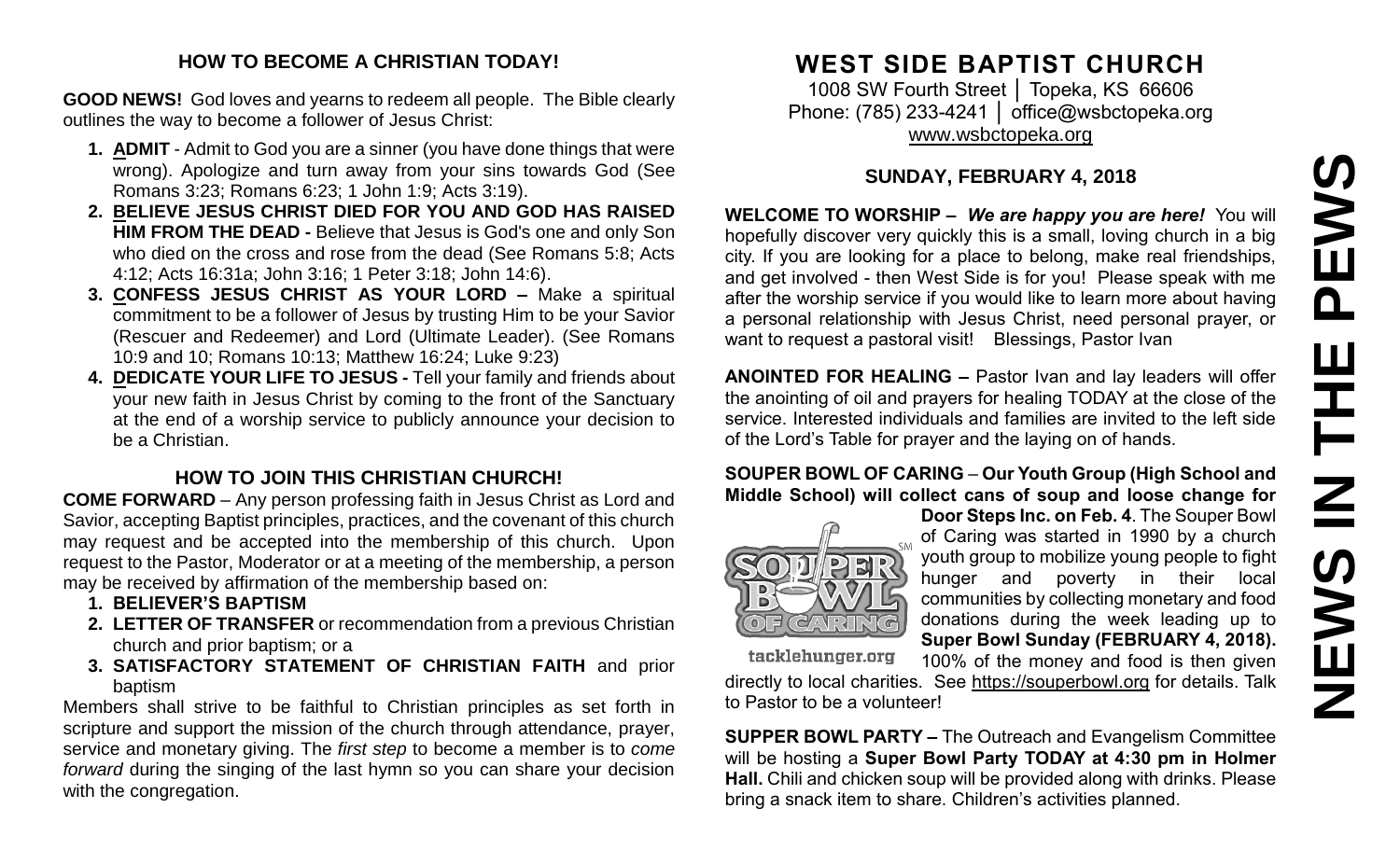**BREAKFAST ON SUNDAYS** – Sign-up if you plan to attend the free breakfasts on Sunday mornings in the Fellowship Hall starting at 8:30 am. All ages are welcome to eat for free.





**BIBLE STUDY –** Come for the free one-hour small group study of the biblical book **"ACTS OF THE APOSTLES" on Wednesdays at 10:30 am in Holmer Hall**. The Bible study is taught start-to-finish ("lectio continua"), no previous experience necessary. Bible studies are free and open to the public.

**BITE OF CHOCOLATE** – Central Congregational Church will host their annual fundraiser, "A Bite of Chocolate," on Saturday, February 10 from 11:00 am to 3:00 pm at 4200 SW Munson Ave. A \$5.00 donation at the door for a box of your favorite chocolate goodies. For more information, call Heidi at (785) 271-9460 or see flyer on bulletin board.

**CHRISTIAN EDUCATION** - The Christian Ed. Committee will hold their monthly meeting on the third Tuesday (February 20) at 5:30 PM in Holmer Hall. See Alice Payne, Coordinator, for information.

**NO CONTEMPORARY WORSHIP SERVICE – NO Contemporary Worship Service TONIGHT.** The Worship Team will lead us in singing contemporary Christian worship songs, and Pastor will share a Bible lesson from the *morning Epistle reading*. Come in comfortable, casual clothes.

### **FINANCIAL PEACE UNIVERSITY –** Take Control of Your Money. Get out of



debt. Plan for retirement. Financial Peace University is a nine week, easy-to-follow program to help you learn how to get out of debt, create a budget, make wise spending decisions, save for the future, and so much

more! Join **Financial Peace University on Mondays at 6:30 pm in Holmer Hall. Register in the Church Office or on-line at https://www.daveramsey.com.** See Pastor for details

# **WEEKLY CALENDAR**

### **SUNDAY, FEBRUARY 4**

| $8:30$ am         | Breakfast (FH)                      |
|-------------------|-------------------------------------|
| $9:15$ am         | <b>Sunday School</b>                |
| $10:30$ am        | Worship Service (S)                 |
| $4:00 \text{ pm}$ | NO Contemporary Worship Service (S) |
| $4:30$ pm         | Super Bowl Watch Party (HH)         |
|                   |                                     |

### **MONDAY, FEBRUARY 5**

| 9:00 - 11:00 am Baby Closet Ministry            |
|-------------------------------------------------|
| $6:00 - 9:00$ pm Capital City Men's Chorus (FH) |
| 6:30 – 8:00 pm Financial Peace University (HH)  |

### **TUESDAY, FEBRUARY 6**

| $9:00$ am         | Music Committee (HH)         |
|-------------------|------------------------------|
| $5:30 \text{ pm}$ | Ladies Night Out @ Paisano's |
| $6:00 \text{ pm}$ | Mens Night Out $@$ Annie's   |

### **WEDNESDAY, FEBRUARY 7**

| $10:30$ am       | Bible Study (HH)                    |
|------------------|-------------------------------------|
| $4:00 - 6:00$ pm | Fruit & Vegetable Food Pantry (FH)  |
| $4:30 - 7:00$ pm | <b>Baby Closet Ministry</b>         |
| $4:30$ pm        | Open Gym Time                       |
| 5:30 pm          | Supper (FH)                         |
| 6:00 pm          | WWW Kids Bible Club and Adult Study |
| 7:00 pm          | Choir Rehearsal (S)                 |
|                  |                                     |

### **THURSDAY, FEBUARY 8**

1:00 – 3:00 pm Baby Closet

### **FRIDAY, FEBRUARY 9**

### **SATURDAY, FEBRUARY 10**

| $9:00$ am         | NO XYZer's Breakfast @ Hyvee |
|-------------------|------------------------------|
| $1:00 \text{ pm}$ | Worship Team Rehearsal (S)   |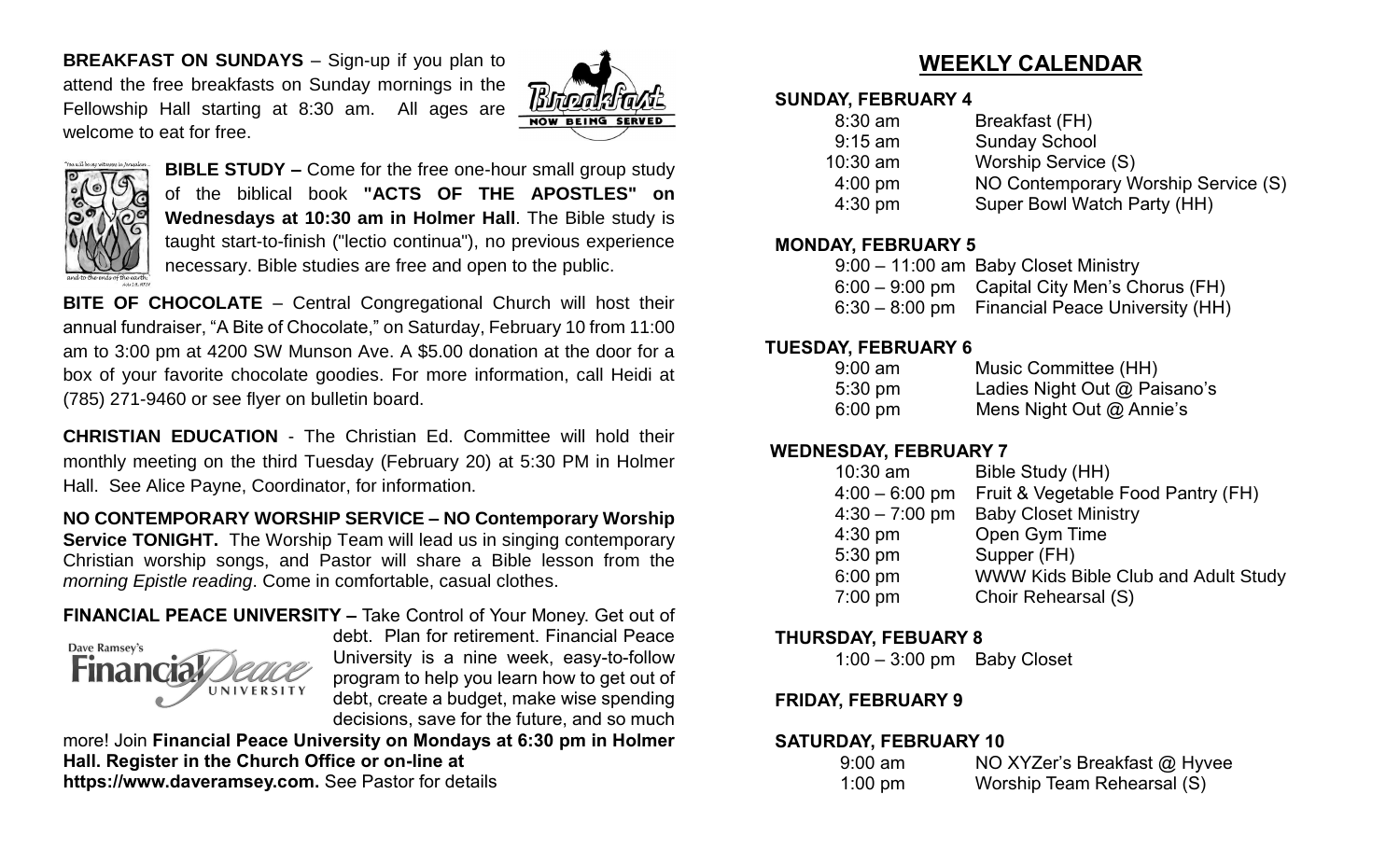# **IN OUR THOUGHTS AND PRAYERS**

Joe Abby – Healing for health concerns; doing better (Pat Abby's husband) Mark Arnold – Healing for health concerns – bone marrow transplant Mark Calloway – Healing for health concerns Harry and Pat Carpenter – Healing for health concerns Esther Carrier – Healing for health concerns – thyroid treatment Ernie and Judy Longstaff – Healing for health concerns – tests and ankle Hilda Lundgren – Healing for health concerns – wound care Nancy May – Healing for health concerns Marie Merrifield – Healing for health concerns Rogene Moody – Healing for health concerns – wound care Don Morris – Healing for health concerns - Janet Nyfeler – Healing for health concerns – ear and sinus Ken Paslay – Healing for health concerns - Sonny Payne – Healing for health concerns (Clarence Payne's brother) Becky Poe – Healing for health concerns – Bob Roesler – Interim Minister at FBC of Topeka, starting Feb. 1, 2018 Jill Roesler – Healing for health concerns Keith Springer – Healing for health concerns (Marianne Spano's brother) Lola Zab – Healing for health concerns (Marianne Spano's sister) Youth and Young Adults – struggling, sports,

### **HOMEBOUND:**

\*June Cunningham – Healing for health concerns (Brewster Place)

\*Gerald Haney – Healing for health concerns

\*Russ Hunter – Healing for health concerns

\*Mary Lou Johnson – Healing for health concerns

\*Alice Kieffer – Healing for health concerns

\*Karen Kirby – Healing for health concerns

\*Reginald Kirby – Healing for health concerns

\*Etta Landis – Healing for health concerns (Legend at Capital Ridge)

\*Madeleine Martinson – Healing for health concerns (Fleming Place)

\*Mae Martin – Healing for health concerns (Plaza West Care Center)

\*Juanita Plankinton – Healing for health concerns

\*Hazel Smith-Tindall – Healing for health concerns

**FRUIT & VEGETABLE FOOD PANTRY –** Free bread, fruits, and vegetables on **Wednesdays from 4:00 pm to 6:00 pm** or while supplies last at West Side Baptist Church, 1008 SW 4th St., Topeka. **Program eligibility:**  Households in Topeka area (zip code 66601-66619). **ID required:** a piece of US Mail with client's name and current address for identification. One household per address. Client must be present. All food is available no cost.

### **INTERNATIONAL MINISTRIES BOARD OF**

**DIRECTORS** – Pastor has been elected to serve on our denomination's Board of Directors overseeing the work of our global missionaries and partnerships. He will be



attending a meeting on **Monday, February 12 thru Thursday, February 15** in Philadelphia. Call the Church Office during emergencies.

### **MISSIONARIES VISITING** – Join us for these amazing opportunities:

- **Revs. Keith and Debbie Myers**, ABCUSA Missionaries serving in Central Mexico, will be visiting WSBC on **Sunday, March 25 at 4:00 pm**. They will share about their work with the Council of Rural Indigenous Evangelicals of Mexico. You can find more information about the Myers and their ministry at: [www.internationalministries.org/author/dk-myers.](http://www.internationalministries.org/author/dk-myers)
- **Rev. Emerson and Ivy Wu,** ABCUSA Missionaries serving in China and Hong Kong, will be visiting WSBC on **Sunday, April 29 at 4:00 pm**. They will share about their work with Global Chinese Training Ministry. Please pray for the Wu family. You can find more information about the Wu family and their work in China at: [www.internationalministries.org/author/ei-wu.](http://www.internationalministries.org/author/ei-wu)

**MUSIC COMMITTEE –** The Music Committee (Choir Director, Organist, and Pastor) has its weekly meeting to select hymns, songs, and spirituals for worship services on **Tuesdays at 9:00 am in Holmer Hall.** All are welcome!

**ORGAN CONCERT** - Organist Marjorie O'Konski is an active member of the **Topeka Chapter of the American Guild of Organist**. She will perform with colleagues on **Sunday, February 4 at 3:00 p.m. at the First Lutheran Church** in Topeka. Her selection is the Choralvorspiel on O Traurigkeit, o Herzeleid by Johannes Brahms. The words of the chorale text follow: